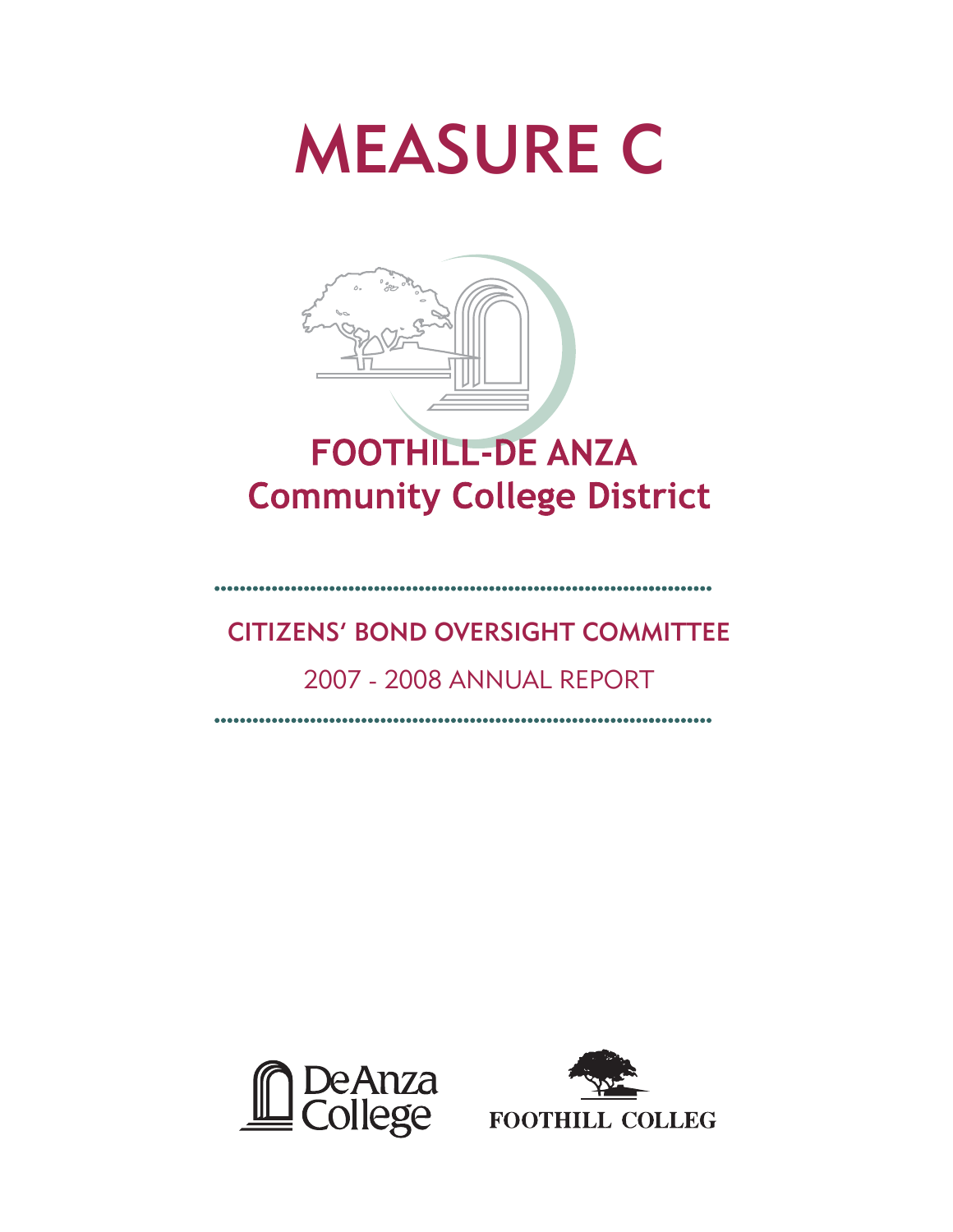# Letter from Committee Chair

February 2, 2009

To: The Board of Trustees and Citizens of the Foothill-De Anza Community College District

The Citizens' Bond Oversight Committee is pleased to forward its second annual report on the \$490.8 million general obligation Measure C bond initiative for the 2007-2008 fiscal year.

The principal duties of the committee are to ensure that proceeds have been expended for the purposes set forth in the Measure C ballot language, report the progress annually to the public and provide a compliance statement. Foothill-De Anza's Board of Trustees is responsible for monitoring potential cost overruns, priority of projects commenced and spending levels of individual projects.

The lawsuit filed against the district regarding the bonds was resolved in 2008 in the district's favor, allowing full access to Measure C funds. The bonds were sold in May 2007 at favorable rates; a six month delay would have resulted in much higher costs. The trustees provided a bridge loan to permit the vital planning, design, engineering and project management to proceed during the lawsuit.

The committee this past year gave special scrutiny to the funds charged to the overhead accounts, labeled "Undistributed Program Indirect Costs" in the accompanying Expenditure by Category chart. They represent a significant proportion of the funds spent this last fiscal year, which is appropriate during the planning and organizational phase of the project.

This report highlights many of the active projects that will prolong the life of the district's facilities and improve the learning experience of its students. The committee relied on the annual review of expenditures performed by Perry-Smith LLP, accountants for the bond funds, which disclosed no instances of non-compliance with the terms of Proposition 39 or Measure C. The Committee wishes to report that, to the best of its knowledge, the Foothill-De Anza Community College District is in full compliance with the responsibilities as described in Article XIIIA, Section 1(b)(3) of the California State Constitution. A full disclosure of expenditures and the committee's deliberations can be viewed at www.measurec.fhda.edu.

Very truly yours,

D.B. Pan

Dexter Dawes Chair, Citizens' Bond Oversight Committee

# About the District

For more than 50 years, Foothill-De Anza has demonstrated excellence and innovation in academic programs and student services. As one of the largest community college districts in the United States, Foothill-De Anza provides credit classes for more than 45,000 students annually. The colleges are active members of the League for Innovation in the Community College, a national consortium of leading two-year institutions.

Located in the heart of Silicon Valley, Foothill-De Anza serves the communities of Cupertino, Los Altos, Los Altos Hills, Mountain View, Palo Alto, most of Sunnyvale and portions of San Jose, Santa Clara and Saratoga.

## About Measure C

On June 6, 2006, voters in the district's service area approved Measure C, a \$490.8 million general obligation bond measure, which will enable the district to:

- Upgrade electrical, heating, ventilation systems, fire/seismic safety;
- Repair leaky roofs;
- Improve disabled access;
- Repair/expand classrooms for nurses/paramedics;
- Upgrade technology; and
- Repair, construct, acquire, equip buildings, classrooms, libraries, sites, science/computer labs.

The Citizens' Bond Oversight Committee monitors Measure C expenditures under the rules established by Proposition 39, the Smaller Classes, Safer Schools and Financial Accountability Act, to ensure that all bond funds are spent exactly as promised and to ensure taxpayer safeguards and confidence.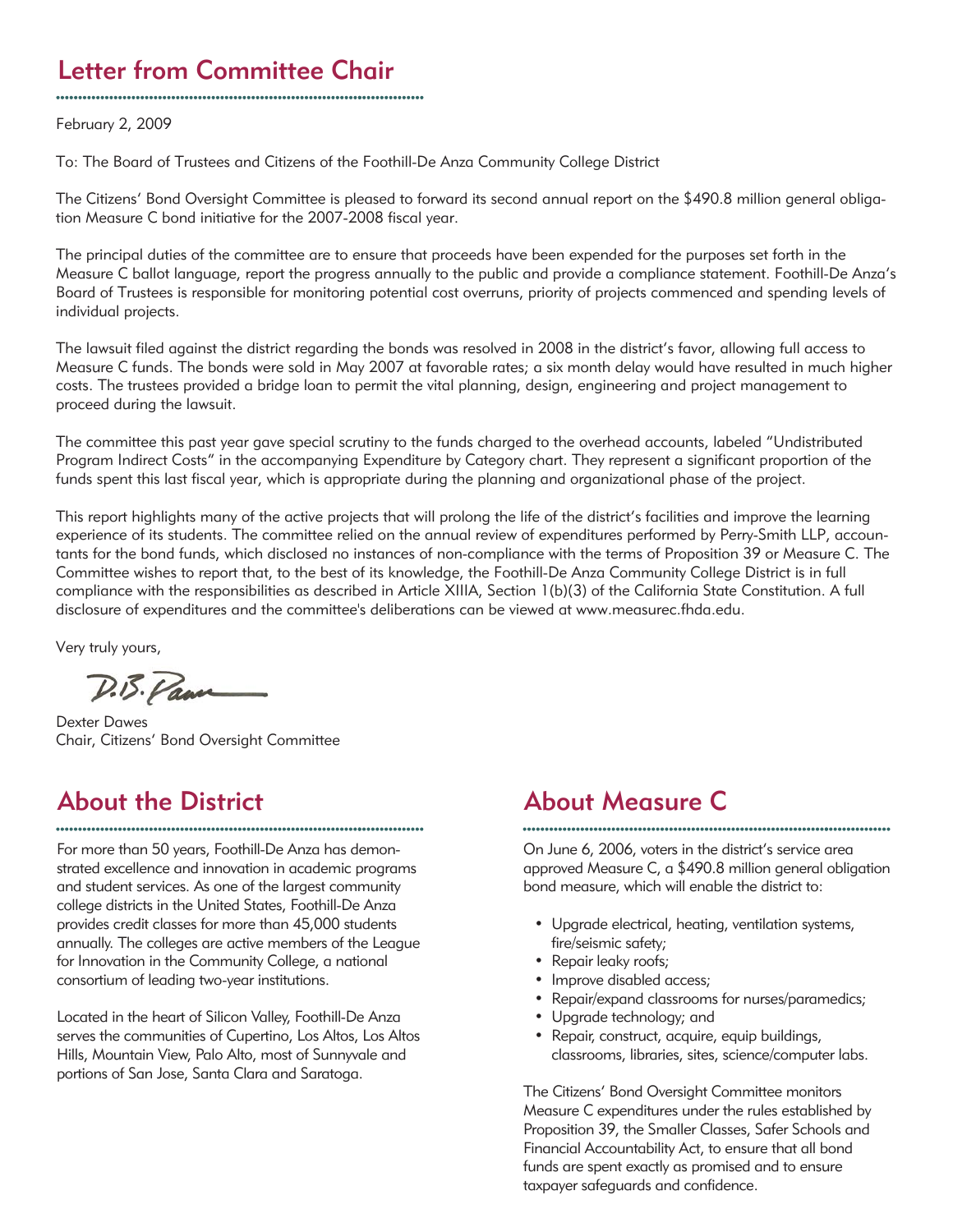# Committee Meetings

The Citizens' Bond Oversight Committee meets on a quarterly basis. All meetings are open to the public.

Upcoming meeting dates include:

- March 3, 2009
- June 2, 2009
- September 15, 2009
- December 8, 2009

Proceedings of the meetings held or scheduled during the 2007-2008 and the 2008-2009 fiscal years include:

#### **December 2, 2008**

- Review and Approval of 2007-2008 Annual Report
- Review of Agreed-Upon Procedures Report
- Review of Overhead
- Review of Energy Cost Savings
- Review of Bond List Revisions
- Review of Financial Reports
- Review of Program/Project Activity Reports

#### **September 9, 2008**

- Review of Solicitation and Appointment Process
- Review of Measure C Best Practices and Project Highlights
- Appointment of 2007-2008 Annual Report Committee
- Review of Financial Reports
- Review of Bond List Revisions
- Review of Overhead
- Website Activity Report

#### **June 3, 2008**

- Review of Measure C Litigation
- Review of Overhead
- Review of Interest Earnings
- Review of Project Stabilization Agreement
- Review of Program/Project Activity Reports
- Review of Financial Reports
- Review of Bond List Revisions

#### **February 5, 2008**

- Review of Committee Bylaws
- Review of Roles and Responsibilities
- Election of Chair/Vice-Chair
- Review of Agreed-Upon Procedures Report
- Review and Approval of 2006-2007 Annual Report
- Review of Measure C Litigation
- Review of Financial Reports

#### **November 7, 2007**

- Review of Draft Audit Reports
- Appointment of 2006-2007 Annual Report Committee
- Review of Financial Reports
- Review of Program/Project Activity Reports

#### **August 28, 2007**

- Review of Solicitation and Appointment Process
- Review of Financial Reports
- Review of Program/Project Activity Reports

For the latest Citizens' Bond Oversight Committee agendas, meeting minutes and meeting schedules please visit **www.measurec.fhda.edu**.

# Committee Members

### 

Ralph Adams - Taxpayer Association Phyllis Bismanovsky - Member At Large Dexter Dawes - Business Organization Carol Johnson - Member At Large James Sandstrom - Senior Citizens' Organization Jim Walker - Foothill-De Anza Auxiliary Organization Sarah Wiehe - Student Representative

# Board of Trustees, 2007-2008

Bruce Swenson, President Paul Fong, Vice President Betsy Bechtel Hal Plotkin Laura Casas Frier Confiance Dukunde, Foothill College Student Trustee Patrick Ahrens, De Anza College Student Trustee

# Chancellor

Martha J. Kanter

For additional information please visit the bond website at www.measurec.fhda.edu.

The Foothill-De Anza Community College District is committed to reducing environmental impacts through the increased use of post-consumer recycled materials.

This report was printed on FSC certified and 100% post-consumer waste paper.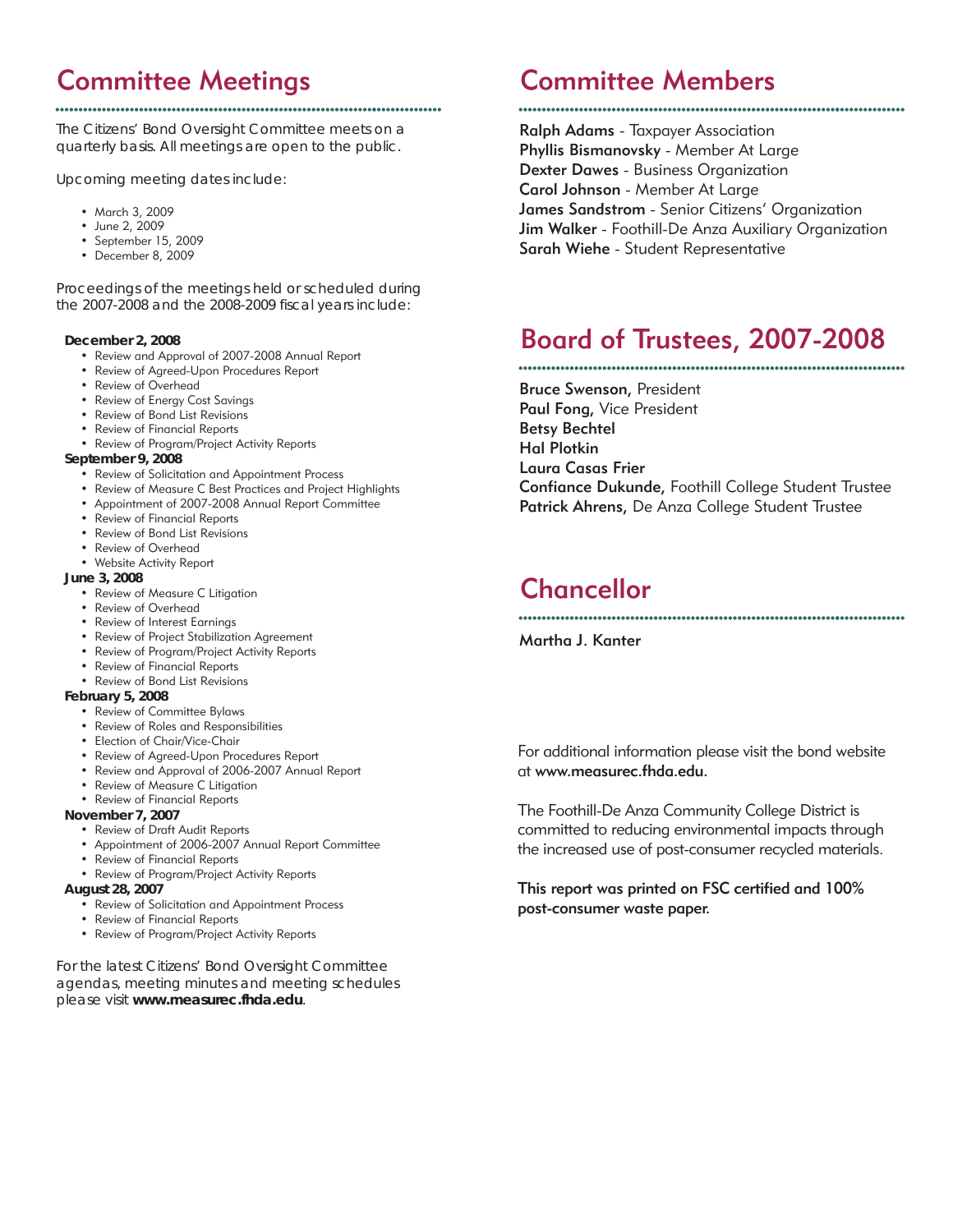# Measure C Bond Expenditures as of June 30, 2008



### **Measure C Active Projects as of June 30, 2008**

### **Foothill College**

- Scheduled Maintenance
- Forum
- **Biology**
- Convert to Adaptive Learning Center
- Radio Station
- Swing Space
- Administration Building
- Japanese Cultural Center
- Renovate Existing Footbridge
- Library and ISC
- Soccer, Softball and Baseball Complex
- LA Division Office / Classrooms
- Campus Wide Building System and Infrastructure Repairs / Upgrades
- ADA Transition Plan
- Mainline Irrigation Phase II
- Utility and Technology Infrastructure
- Replace Walkways
- Fire Alarm System Replacement Phase II
- Install Photovoltaic Arrays Campus Wide
- Physical Sciences and Engineering Center (North Slope - Science Building)
- Parking and Circulation
- Loop Road Re-Alignment & Pedestrian Safety Improvements
- Environmental Impact Report
- Furniture, Equipment and Technology

## De Anza College

- Scheduled Maintenance
- **Baldwin Winery Building**
- Seminar Building
- East Cottage "Historic Renovation"
- Signage (Phase I)
- **Learning Center**
- Campus Site Lighting (Phase I)
- $\blacksquare$  ATC
- G-Building
- Auto Technology
- Multicultural Center
- Swing Space
- Forum
- Repair Tile Roofs
- S2 S6 Utility Master Plan Phase I
- Mediated Learning Center
- Environmental Impact Report
- Furniture, Equipment and Technology

### **District**

- District Office / Data Center / Renovation
- Property Acquisition
- **ERP Replacement**
- Furniture, Equipment and Technology

## **Review of Expenditures**

The schedule of proceeds and use of general obligation bonds for the fiscal year ended June 30, 2008, was compiled by an independent third-party auditing firm as required by Proposition 39.

The agreed-upon procedures engagement was performed by Perry-Smith LLP, Certified Public Accountants, in accordance with attestation standards established by the American Institute of Certified Public Accountants.

The results of applying the agreed-upon procedures indicate that the expenses were for valid bond purposes. To view the complete independent accountant's report, please visit www.measurec.fhda.edu.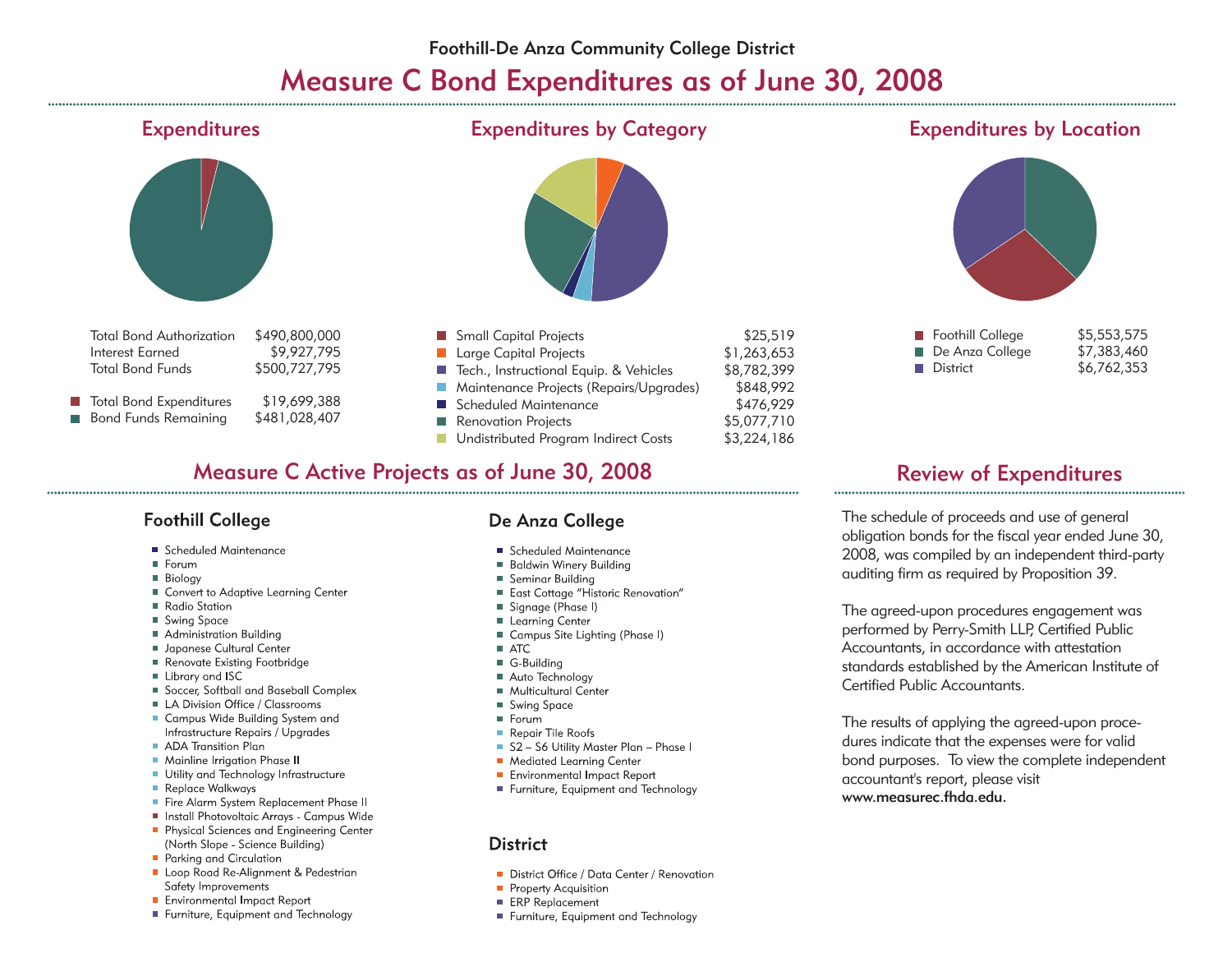# **MEASURE C** *Building More Than Buildings*

# **Foothill - De Anza Community College District**

**Citizens' Bond Oversight Committee**

2007 - 2008 Annual Report

# Measure C Projects

Below is a small sampling of the many projects within Measure C. To see a complete list and additional detail on the status, expenditures and schedule of current and future Measure C bond projects, please visit **www.measurec.fhda.edu.**

# | DeAnza<br>| College

## **Mediated Learning Center**

Budget: \$54,548,613 - Est. Completion Date: Fall, 2011

Provide flexible general purpose classrooms and labs for increased instructional space and academic capacity for anthropology, sociology and world languages; technology resource area including broadcast media, film and TV, distance learning and staff development; and support spaces. The goal for this facility is to obtain a platinum rating in the Leadership in Energy and Environmental Design (LEED) Green Building Rating System™.

## **Campus Site Lighting (Phase I)**

Budget: \$1,015,626 - Est. Completion Date: Complete

Replace the old campus walkway lighting with new, brighter lights that will improve visibility and safety.

## **Baldwin Winery Building (Old Bookstore Building)**

Budget: \$5,589,839 - Est. Completion Date: Spring, 2010

Renovate former bookstore to house relocated print shop and related services. Structural, HVAC and electrical needs will be addressed to accommodate programmatic needs. The roof wil be replaced.





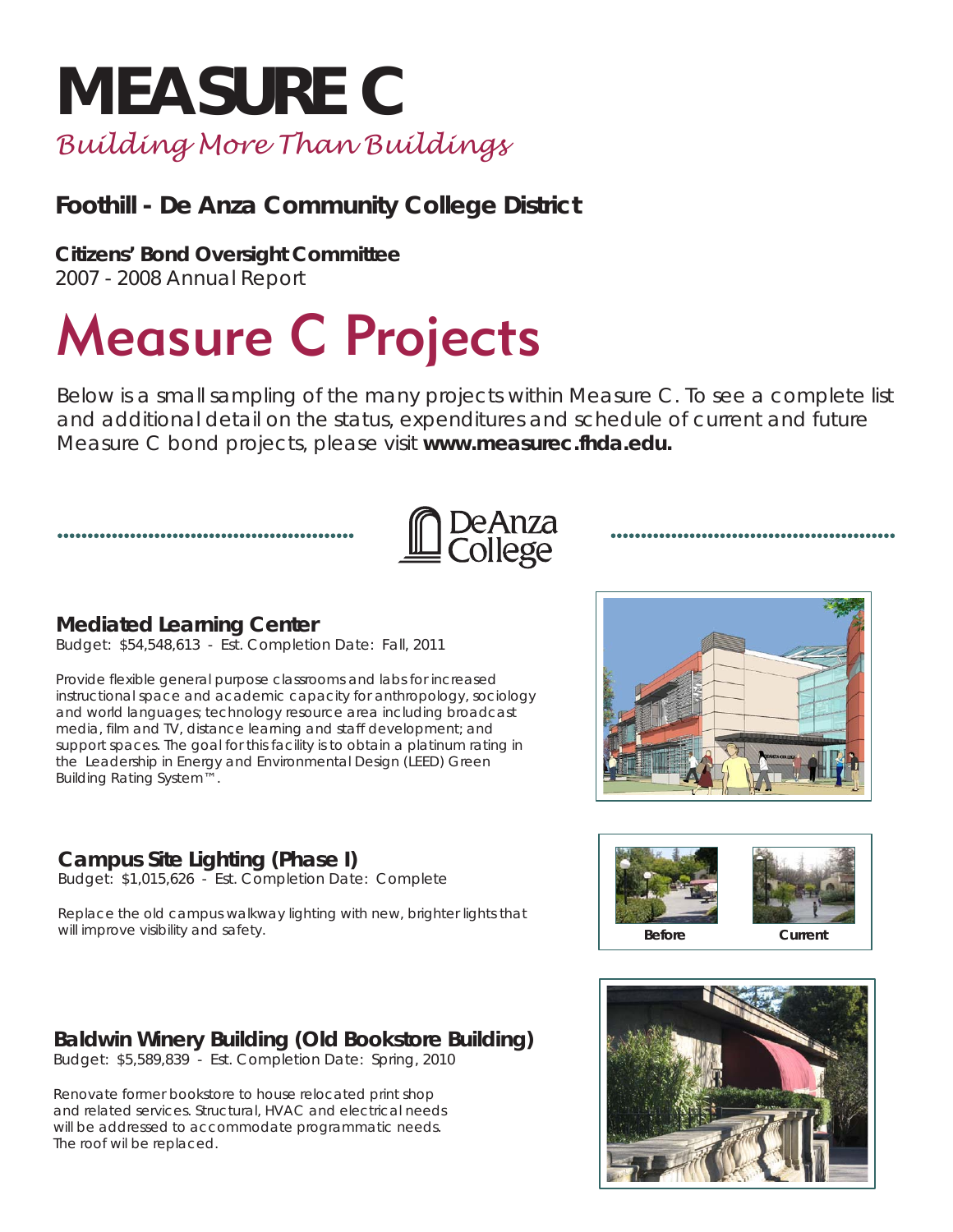

## **Physical Sciences and Engineering Center**

Budget: \$51,811,781 - Est. Completion Date: Summer, 2013

Provide modern laboratory and support spaces for chemistry, physics, nanotechnology and the Physical Sciences, Math and Engineering Division. The goal for this facility is to obtain a silver rating in the Leadership in Energy and Environmental Design (LEED) Green Building Rating System™.



## **Forum 5000**

Budget: \$4,620,802 - Est. Completion Date: Winter, 2009

Renovate existing building with new HVAC system, electrical upgrades, smart classroom provisions, new seating and finishes. The largest lecture space on campus will be modernized with multimedia and technology to meet the needs of today's learning environment.

## **Furniture, Equipment and Technology**

Budget: \$31,899,568 - Est. Completion Date: 15 year plan

Provide modern furniture, equipment and technology critical for delivering quality instruction and services to students.





,,,,,,,,,,,,,,,,,,,,,,,,,,,,,,,,,,



## **ERP Replacement (Educational Information System)**

Budget: \$11,964,758 - Est. Completion Date: Fall, 2011

The new Educational Information System (EIS), a significant capital expenditure, will replace the district's aging management information systems. The new system will greatly expand Foothill-De Anza's capacity to effectively manage information. Students will be able to register for classes more easily and track their educational progress online while also providing the district with greater capacity and flexibility in managing student, financial and human resources information. Having an integrated information system will streamline internal operations and enhance online interactions with students, employees and the public. This new system should make it easier for all students to interact with the district and also enhance the teaching and learning environment.